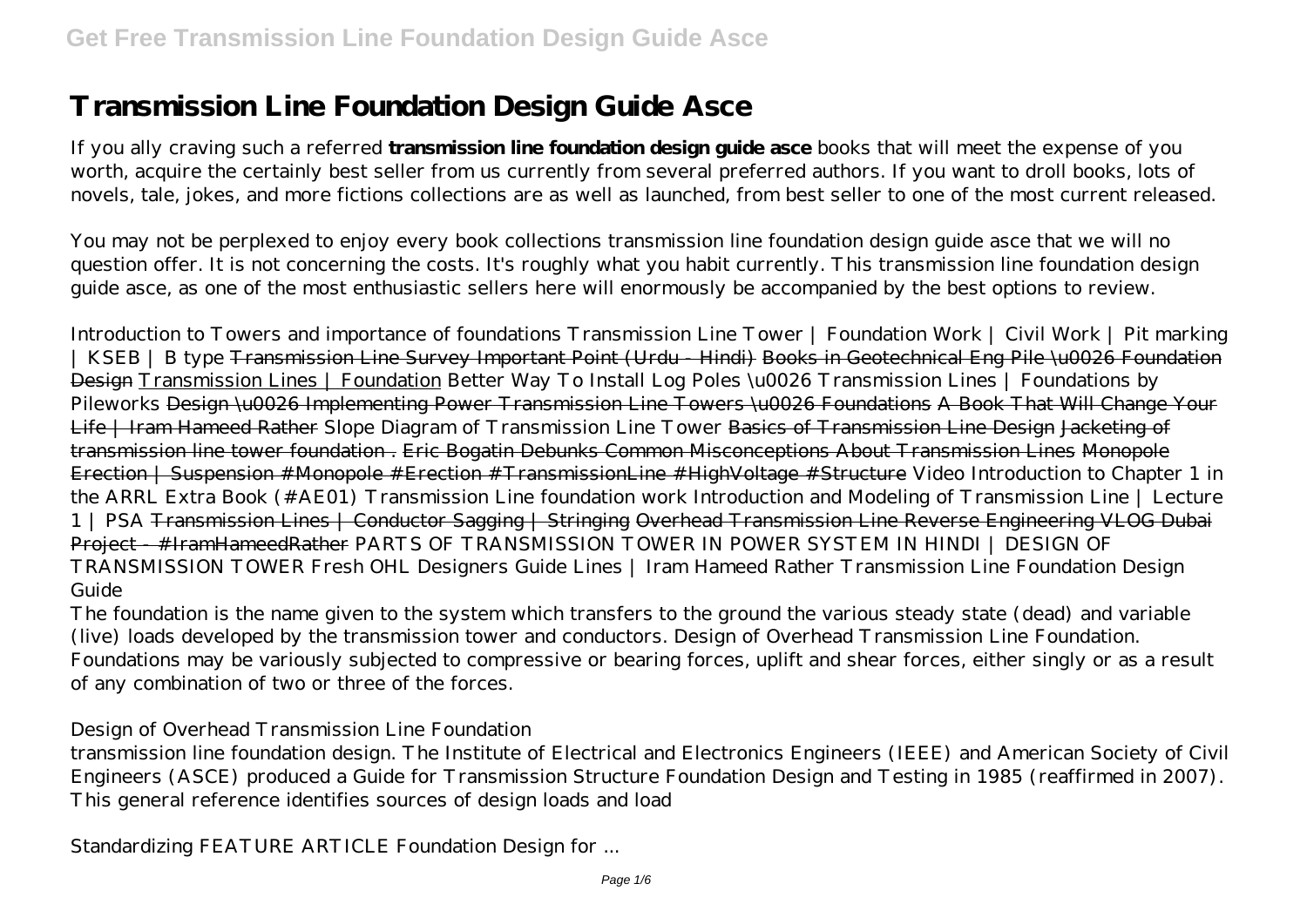ABSTRACT. A recently completed industry study summarizes best practice guidelines for evaluating and selecting appropriate transmission line foundations with the least impact to the environment where various sensitive and difficult conditions exist. The effort is based on a review of published case studies supplemented with selected utility and consultant surveys along with the author's personal files to gather unpublished case history information.

Guide for Transmission Line Foundations with Least Impact ...

A comprehensive design guide At this technical course you will learn the latest criteria and practical techniques for the design of transmission line structures and their foundations. You will study various types of supporting structures, including wood, concrete, and tubular and latticed steel.

Design of Transmission Line Structures and Foundations

Book Description. This book covers structural and foundation systems used in high-voltage transmission lines, conductors, insulators, hardware and component assembly. In most developing countries, the term "transmission structures" usually means lattice steel towers. The term actually includes a vast range of structural systems and configurations of various materials such as wood, steel, concrete and composites.

Design of Electrical Transmission Lines: Structures and ...

Design of Foundation of Transmission Towers in Different Soils. All foundation shall be of RCC. The design and construction of RCC structures shall be carried out as per IS:456 and minimum grade of concrete shall be M-20. Limit state method of design shall be adopted. Cold twisted deformed bars as per IS:1786 or TMT bars shall be used as reinforcement.

Design of Foundations of Transmission Towers in different ...

This in-depth course provides you with the latest criteria and practical techniques used in the design of transmission lines, structures, and foundations. You will learn transmission design concepts that use traditional methods and modern software, and participate in class design exercises. Course topics include:

Design of Transmission Lines, Structures, and Foundations ...

Watch in HD how Transmission Line Foundation are Constructed Mostly we only recognize pylons and cables when we see a transmission line. This video contains ...

Transmission Lines | Foundation - YouTube

Design And Construction Of Electrical Transmission And Distribution Lines (photo credit: American Transmission Co.) The line is a transfer item to carry the power from one point to another point. To avoid black out of the power, lines are interconnected, it is a grid. Page 2/6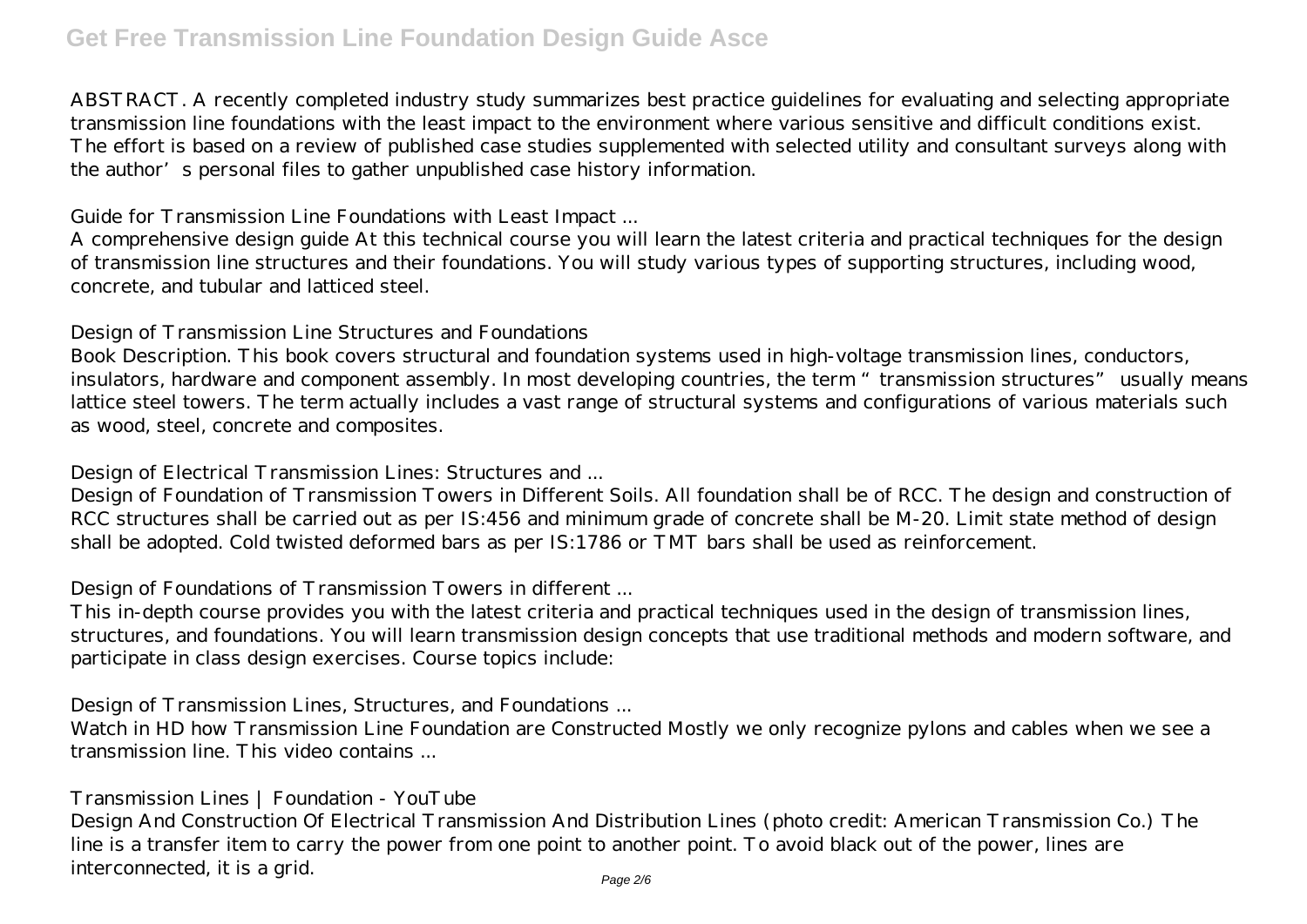Design And Construction Of Electrical Transmission And ...

TRANSMISSION DESIGN Voltages above 33 kV • One off designs from substation to substation • Suite of structures • Long spans (typically 300 metres and longer) • Steel towers, steel poles, concrete poles • Special foundation designs

#### OVERHEAD DESIGN AND CONSTRUCTION FUNDAMENTALS

Role of Foundation. To transfer all types of loads coming from structure to the ground safely. The tower foundations cost approx. 10 to 30 percent of overall cost of tower, or 5 to 15 percent of the cost of transmission lines, depending on the type of soil. Experience shows that while an inadequate foundation

Transmission Line Foundations | Foundation (Engineering ...

Power Transmission Line Tower Foundations. Most common model of transmission line system is for terminal model .Construction of Transmission line is very hard and sophisticated method . Major concern take on safety side while constructing and operating transmission lines. 10-30% of overall cost for construct transmission tower is take to form the foundation of power transmission tower.Transmission line traverse across different part of the country in different environmental conditions.

Power Transmission Line Tower Foundations - Electrical ...

Burns & McDonnell completed fast-track design and construction of a 120-mile, single-circuit 345-kV transmission line as part of a project connecting wind energy in western Oklahoma to electric load in central Oklahoma. The highly compressed schedule allowed just 24 months from receipt of notice-to-proceed to placing the line in service.

Transmission Line Foundation Design - Burns & McDonnell

Design of Overhead Transmission Line Foundation The foundation is the name given to the system which transfers to the ground the various steady state (dead) and variable (live) loads developed by Transmission Tower Power Energy High Voltage Steady State Foundation Knowledge Construction Concept Design

Design of Overhead Transmission Line Foundation ...

8.5 Overview of LRFD for Foundations. The basic equation for load and resistance factor design (LRFD) states that the loads multiplied by factors to account for uncertainty, ductility, importance, and redundancy must be less than or equal to the available resistance multiplied by factors to account for variability and uncertainty in the resistance per the AASHTO LRFD Bridge Design Specifications. The basic equation, therefore, is as follows: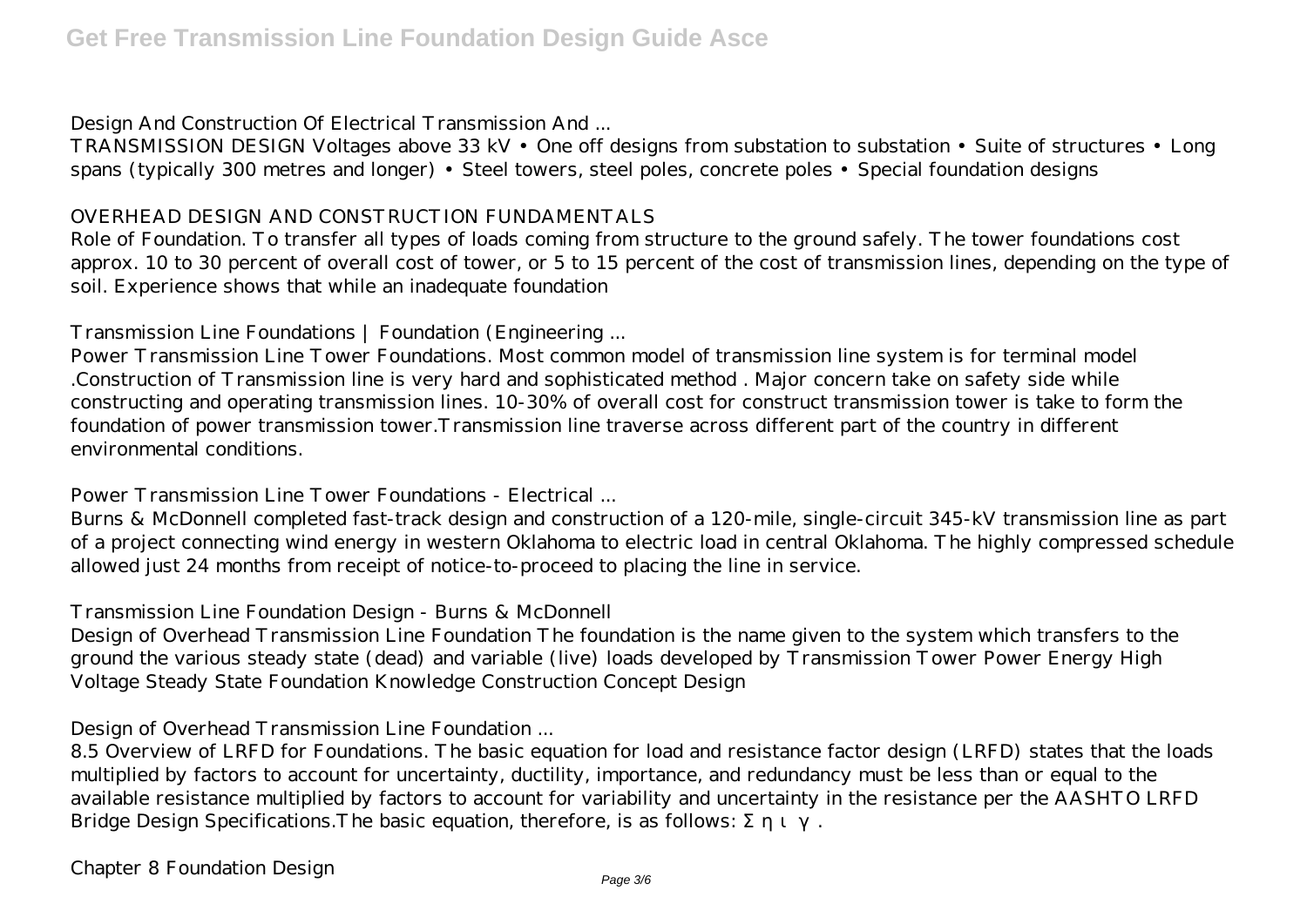An overview is presented of research at Cornell University on reliability-based design (RBD) of foundations for transmission line structures (TLS). Under sponsorship of the Electric Power Research Institute (EPRI), Empire State Electric Energy Research Corporation (ESEERCO), and others, a long-term research effort was conducted to develop a comprehensive RBD methodology for TLS foundations in both soil and rock under uplift, compression, and lateral/moment loading.

Reliability-Based Design of Foundations for Transmission ...

SUBJECT: Design Guide for Rural Substations TO: All RUS Borrowers RUS Electric Staff EFFECTIVE DATE: Date of approval. OFFICE OF PRIMARY INTEREST: Transmission Branch, Electric Staff Division. INSTRUCTIONS: This bulletin is an update and revision of previous REA Bulletin 65-1, "Design Guide for Rural Substations" (revised June 1978).

This book covers structural and foundation systems used in high-voltage transmission lines, conductors, insulators, hardware and component assembly. In most developing countries, the term "transmission structures" usually means lattice steel towers. The term actually includes a vast range of structural systems and configurations of various materials such as wood, steel, concrete and composites. This book discusses those systems along with associated topics such as structure functions and configurations, load cases for design, analysis techniques, structure and foundation modeling, design deliverables and latest advances in the field. In the foundations section, theories related to direct embedment, drilled shaf ts, spread foundations and anchors are discussed in detail. Featuring worked out design problems for students, the book is aimed at students, practicing engineers, researchers and academics. It contains beneficial information for those involved in the design and maintenance of transmission line structures and foundations. For those in academia, it will be an adequate text-book / design guide for graduatelevel courses on the topic. Engineers and managers at utilities and electrical corporations will find the book a useful reference at work.

This book covers structural and foundation systems used in high-voltage transmission lines, conductors, insulators, hardware and component assembly. Furthermore, this text provides the essential fundamentals of transmission line design. It is a good blend of fundamental theory with practical design guidelines for overhead transmission lines, providing the basic groundwork for students as well as practicing power engineers, with material generally not found in one convenient book. Featuring design problems with solutions for students, the book is aimed at students, practicing engineers, researchers and academics. It contains beneficial information for those involved in the design and maintenance of transmission line structures and foundations. For those in academia, it will be an adequate text-book/design guide for graduate-level courses on the topic. Engineers and managers at utilities and electrical corporations will find the book to be a useful reference at work. This book presents the current state of electrical technology applied to the calculation and design of high voltage power lines, both aerial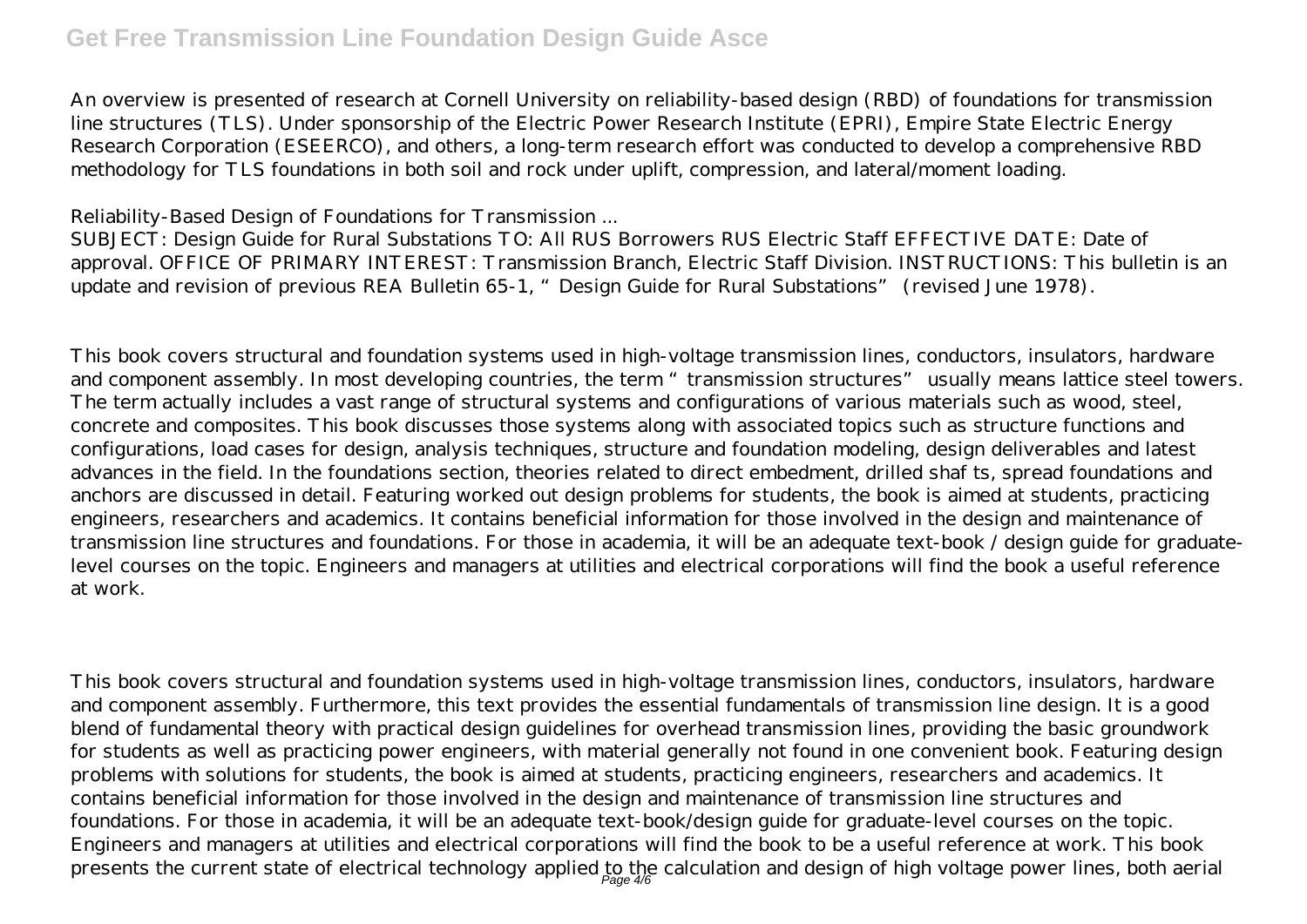and underground, by means of an original approach based on the simple exposure of theoretical bases that allow the reader to apply them in the subsequent resolution of numerous real engineering examples. The examples in each chapter are developed in detail and have been selected in order to address the diversity of electrical and mechanical calculations required by the design of high voltage power lines. The book consists of chapters dedicated to the electrical design of lines, mechanical calculation of conductors, supports and foundations, design of grounding facilities and calculation of underground lines. There is no other book that gathers, in such a detailed way and with a focus eminently practical, all aspects related to the design of high voltage lines.

MOP 113 provides a comprehensive resource for the structural design of outdoor electrical substation structures.

Featuring contributions from worldwide leaders in the field, the carefully crafted Electric Power Generation, Transmission, and Distribution, Third Edition (part of the five-volume set, The Electric Power Engineering Handbook) provides convenient access to detailed information on a diverse array of power engineering topics. Updates to nearly every chapter keep this book at the forefront of developments in modern power systems, reflecting international standards, practices, and technologies. Topics covered include: Electric power generation: nonconventional methods Electric power generation: conventional methods Transmission system Distribution systems Electric power utilization Power quality L.L. Grigsby, a respected and accomplished authority in power engineering, and section editors Saifur Rahman, Rama Ramakumar, George Karady, Bill Kersting, Andrew Hanson, and Mark Halpin present substantially new and revised material, giving readers up-to-date information on core areas. These include advanced energy technologies, distributed utilities, load characterization and modeling, and power quality issues such as power system harmonics, voltage sags, and power quality monitoring. With six new and 16 fully revised chapters, the book supplies a high level of detail and, more importantly, a tutorial style of writing and use of photographs and graphics to help the reader understand the material. New chapters cover: Water Transmission Line Reliability Methods High Voltage Direct Current Transmission System Advanced Technology High-Temperature Conduction Distribution Short-Circuit Protection Linear Electric Motors A volume in the Electric Power Engineering Handbook, Third Edition. Other volumes in the set: K12648 Power Systems, Third Edition (ISBN: 9781439856338) K13917 Power System Stability and Control, Third Edition (ISBN: 9781439883204) K12650 Electric Power Substations Engineering, Third Edition (ISBN: 9781439856383) K12643 Electric Power Transformer Engineering, Third Edition (ISBN: 9781439856291)

This Standard provides a uniform basis for the design, detailing, fabrication, testing, assembly, and erection of steel tubular structures for electrical transmission poles. These guidelines apply to cold-formed single- and multipole tubular steel structures that support overhead transmission lines. The design parameters are applicable to guyed and self-supporting structures using a variety of foundations, including concrete caissons, steel piling, and direct embedment. Standard ASCE/SEI 48-11 replaces the previous edition (ASCE/SEI 48-05) and revises some formulas that are based on other current industry standards. This Standard includes a detailed commentary and appendixes with explanatory and supplementary information.